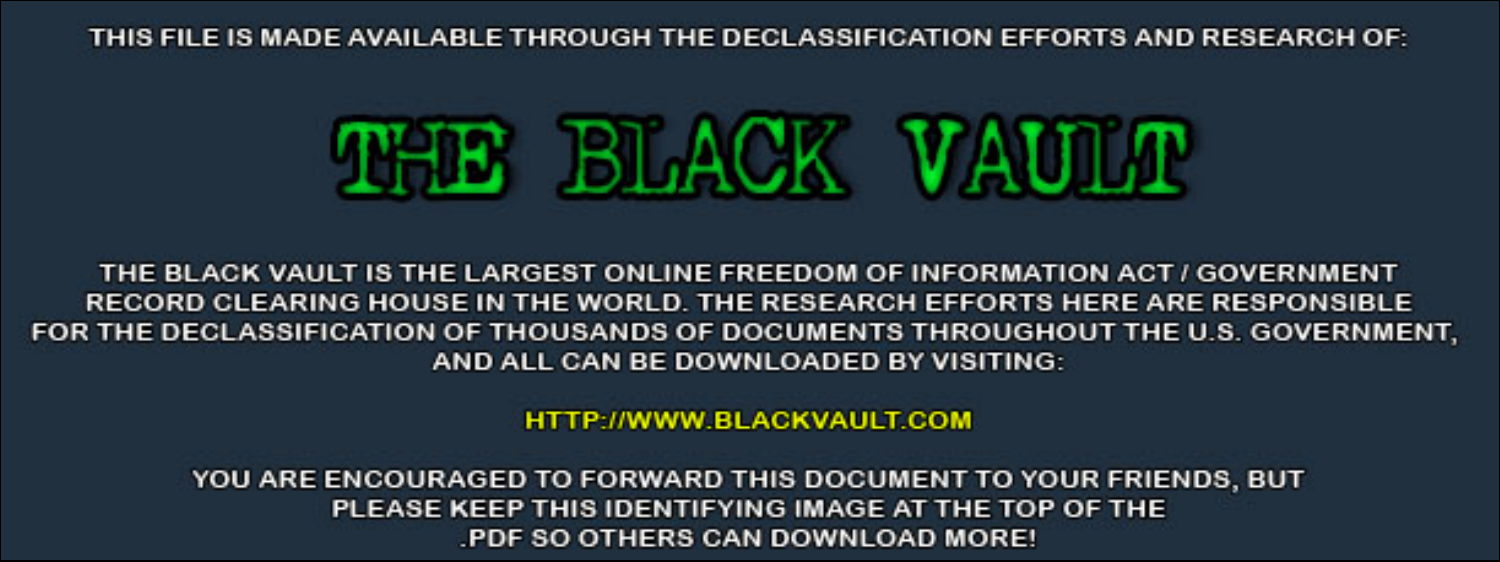**TUP SCUTE ITOURNITIAL** 

## **(U) Cryptologic Almanac 50th Anniversary Series**

## (U) The TRS Program Part II: The Capture of the **Pueblo**

(b)(1)<br>(b)(3)-50 USC 403<br>(b)(3)-18 USC 798<br>(b)(3)-P.L. 86-36

**TTS/SIL** The 23 January 1968 capture of the Pueblo was the worst disaster the U.S. cryptologic community has ever faced. Not only were several U.S. cryptologic devices compromised, but American capabilities

All this was coupled with the fact that one American was killed and eighty-two others spent almost a year as prisoners of the North Koreans.

 $\frac{-S}{S}$  (U) The USS Pueblo was a Technical Research Ship (TRS) used by the U.S. Navy to intercept the signals of targeted countries. Floating collection platforms, like the Pueblo, had been developed in response to various crises in the 1950s. The first TRS, the Oxford, launched in 1961, proved its worth during the Cuban Missile Crisis. This success led to other surplus World War II freight-hauling ships being reconditioned for signal collection work. However, the enthusiasm for TRSs outstripped the U.S. government's ability to finance such a fleet. As a result, smaller, less powerful vessels which could be converted more cheaply were adapted for collection use. Originally, the Pueblo was a small WWII Army freight and supply vessel. Taken out of moth-balls, it was reconditioned in 1966. The Pueblo was the smallest type of TRS $\begin{bmatrix} 6 \times 10^{-11} & 6 \times 10^{-11} & 6 \times 10^{-11} & 6 \times 10^{-11} & 6 \times 10^{-11} & 6 \times 10^{-11} & 6 \times 10^{-11} & 6 \times 10^{-11} & 6 \times 10^{-11} & 6 \times 10^{-11} & 6 \times 10^{-11} & 6 \times 10^{-11} & 6 \times 10^{-11} & 6 \times 10^{-11} & 6 \times 10$ 1968 voyage was its first cruise.

(U) The mission was ill-prepared from the start. The Pueblo commander, Lloyd M. Bucher, was a submarine officer with no experience in electronic espionage. Only two members of the COMINT crew had ever been to sea before. The Korean linguists were inexperienced and later proved unable to understand North Korean radio chatter. Finally, the crew had received no materials destruction training prior to the voyage.

(U) Another problem with the mission was the target. Since 1966, tensions between North and South Korea had been on the rise, resulting in an increased number of infiltrations, firefights along the DMZ, and acts of terrorism. NSA warned that the Pueblo's mission was particularly sensitive and probably not wise. However, because the warning came over the holidays, because NSA was tentative in expressing its concerns, and because it was a Navy mission, these misgivings did not carry much weight.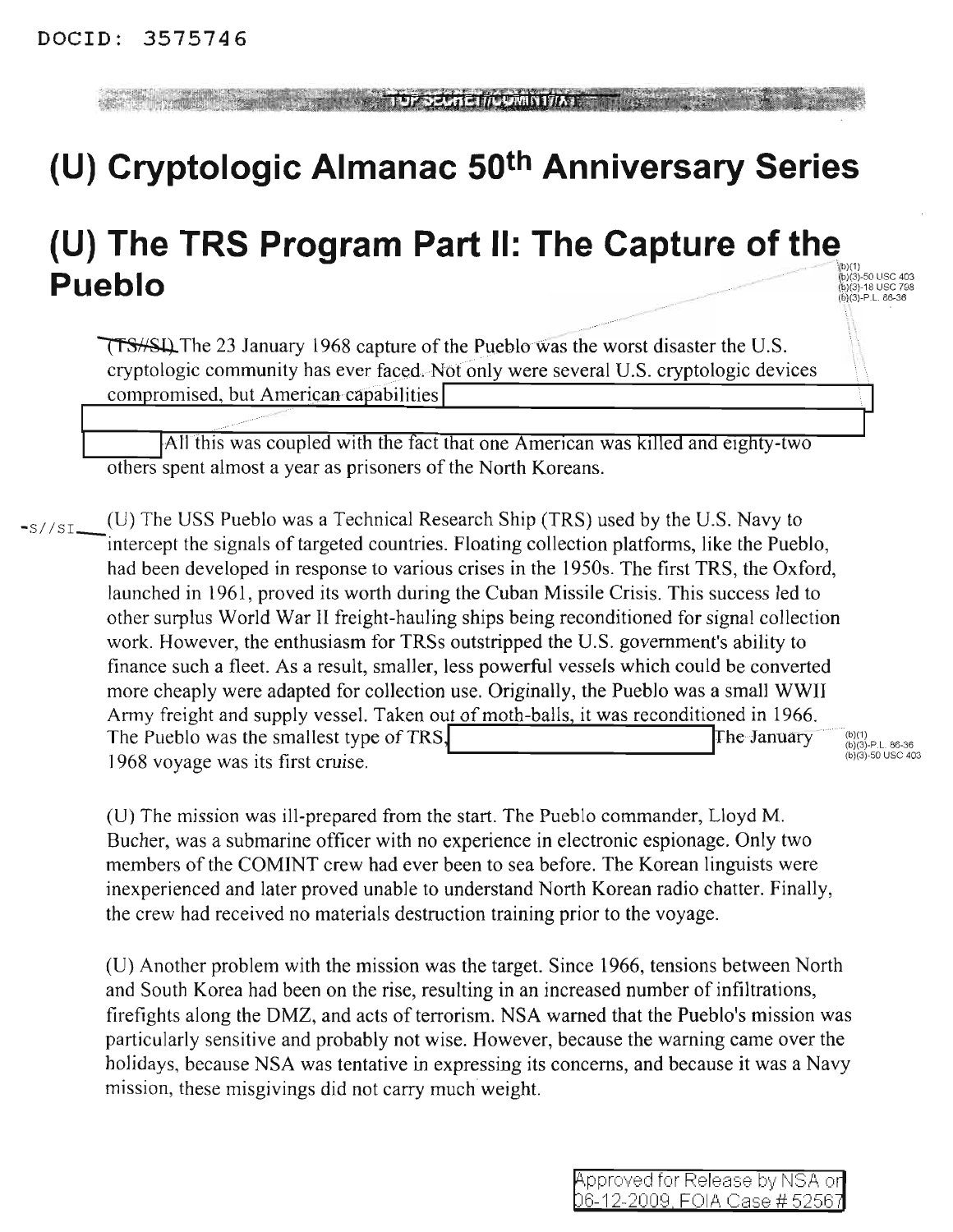(U) The Pueblo was tasked to sail along the eastern coast of North Korean from north to south, in international waters, intercepting North Korean signals. The route was not untested. Another IRS, the USS Banner, had followed the same route successfully about a year earlier. The Banner had been harassed, but not impeded in its operations. It was assumed that since the route was through international waters and since SIGINT vessels from the USSR made similar cruises off the coasts of noncommunist states, an unarmed U.S. ship would not be molested.

(D) The Pueblo left Japan on 10 January 1968 and arrived at its mission area on 16 January. From 10 to 22 January, the cruise was unremarkable. The North Koreans were obviously aware of the Pueblo, but did not harass the ship. Pueblo reported that eighteen vessels examined it through the night of 22 January, but no vessel came closer than 3,000 yards. To this point, the mission seemed routine.

(U) However, on 23 January the North Koreans attacked and captured the Pueblo using one subchaser and three torpedo boats. During the attack, one person was killed and several were wounded. A radio operator was able to send a message, notifying the U.S. that the ship was being boarded, before radio communications were stopped. The ship was taken to Wonsan, North Korea, where U.S. personnel were marched off into captivity. Neither the ship nor anything the crew left on board was ever returned.

(U) A vicious press battle between North Korea and the United States followed the capture. North Korea announced that the Pueblo had been in its territorial waters and that "the criminals who have violated the sovereignty of another country and perpetrated a provocative act must receive due punishment." The U.S. said that it would "consider any [such] move to be a deliberate aggravation of an already serious situation." Several "confessions" from Commander Bucher and the Pueblo crew appeared on North Korean television, along with a sample of the captured COMINT materials, as part of an anti-U.S. propaganda campaign. For example, Bucher supposedly "admitted" that the Pueblo had deliberately entered North Korean waters on a spying mission for the CIA. Obviously false, the U.S. denied this "confession." Further, U.S. Defense Department pointed out that the North Koreans knew the Pueblo was in international waters -- their own radar clearly showed it.

**ffS**//SI). Immediately after the attack, NSA attempted to formulate some sort of COMSEC/COMINT damage assessment. While uncertain about what COMINT-related documents were on the ship and how much of the data had been destroyed, NSA already saw the Pueblo loss as "a major intelligence coup [for the North Koreans] without parallel in history.:' Four major U.S. COMSEC devices had been on board (KW-7, KW-37, KL-47, and KG-14) and had obviously been captured.

(U) The U.S. tried to pressure the North Koreans to release the Pueblo crew through the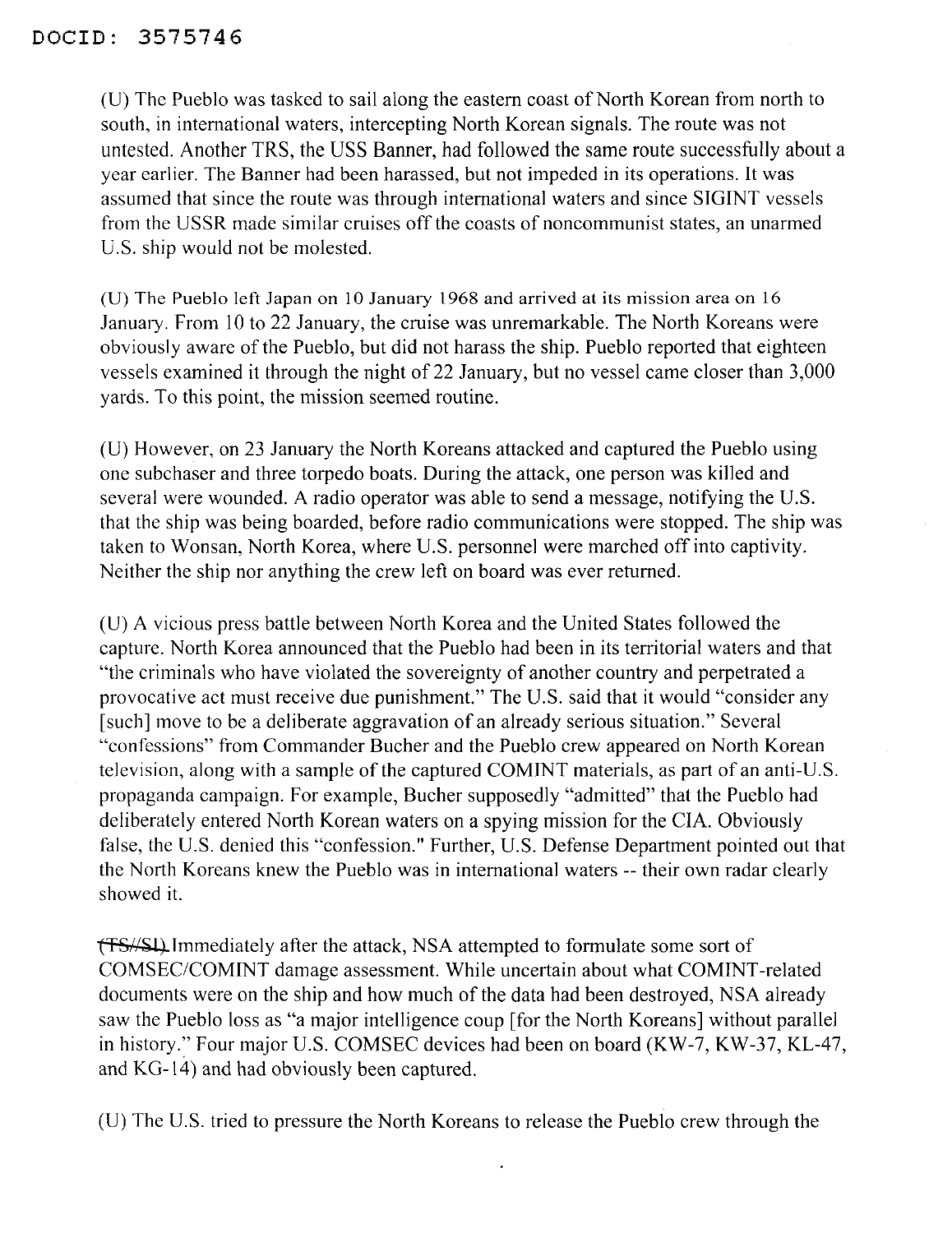## DOCID: 3575746

United Nations and the Soviet Union. North Korea ignored the demands. The Soviets claimed that this was a matter between the U.S. and the North Koreans involving a violation of territorial waters and was none of their business. Although many believed that the Soviets were somehow behind the incident, the Soviets denied it, and there has never been any proof of their involvement. The U.S. searched for some way to force the release ofthe Pueblo crew, but proved unable to find a suitable route. Options like striking a North Korean ship, attacking North Korea, and putting more U.S. forces in South Korea were all discussed. The U.S. had to settle for an increased presence in South Korea, but no return act of aggression. In order to get the captain and crew home, the U.S. signed a "confession" and apologized, although it was announced at the time that the confession was signed only to obtain the release of the crew. The men were finally released on 23 December 1968.

(U) After some initial medical checkups in South Korea, the Pueblo crew was flown to San Diego for further medical examinations and debriefing. As a result of several days of interviews, the Navy decided that Commander Bucher and another Pueblo officer should be court-martialed for their actions during the attack. This was overruled by the secretary of the navy, John Chafee, who felt that the men had suffered enough and further punishment was not necessary.

**THE CREW THE CREW THE CREW CONTROLLY ASSESS** allowed NSA to make a complete damage assessment. The original, which seemed dreadful, fell far short of reality. Because the order to destroy classified materials came belatedly and the crew had little or no training in the procedures, few documents and little equipment were destroyed, and great quantities fell into North Korean hands. Interviews with crew members revealed that

;<br>(b)(3)-P.L. 86-36 b)(3)-50 USC 403<br>b)(3)-18 USC 798

I

(U) Discussions also quickly began on how to conduct such COMINT efforts in the future. How does one protect a TRS like the Pueblo? An escort for each TRS was not practical. Although the TRS Banner was sent out to cruise off the coast of North Korea shortly after the attack with a large escort, this was a show of defiance and not a real solution to the problem.

(U) By 1969 severe problems were beginning to cripple the TRS program. The old World